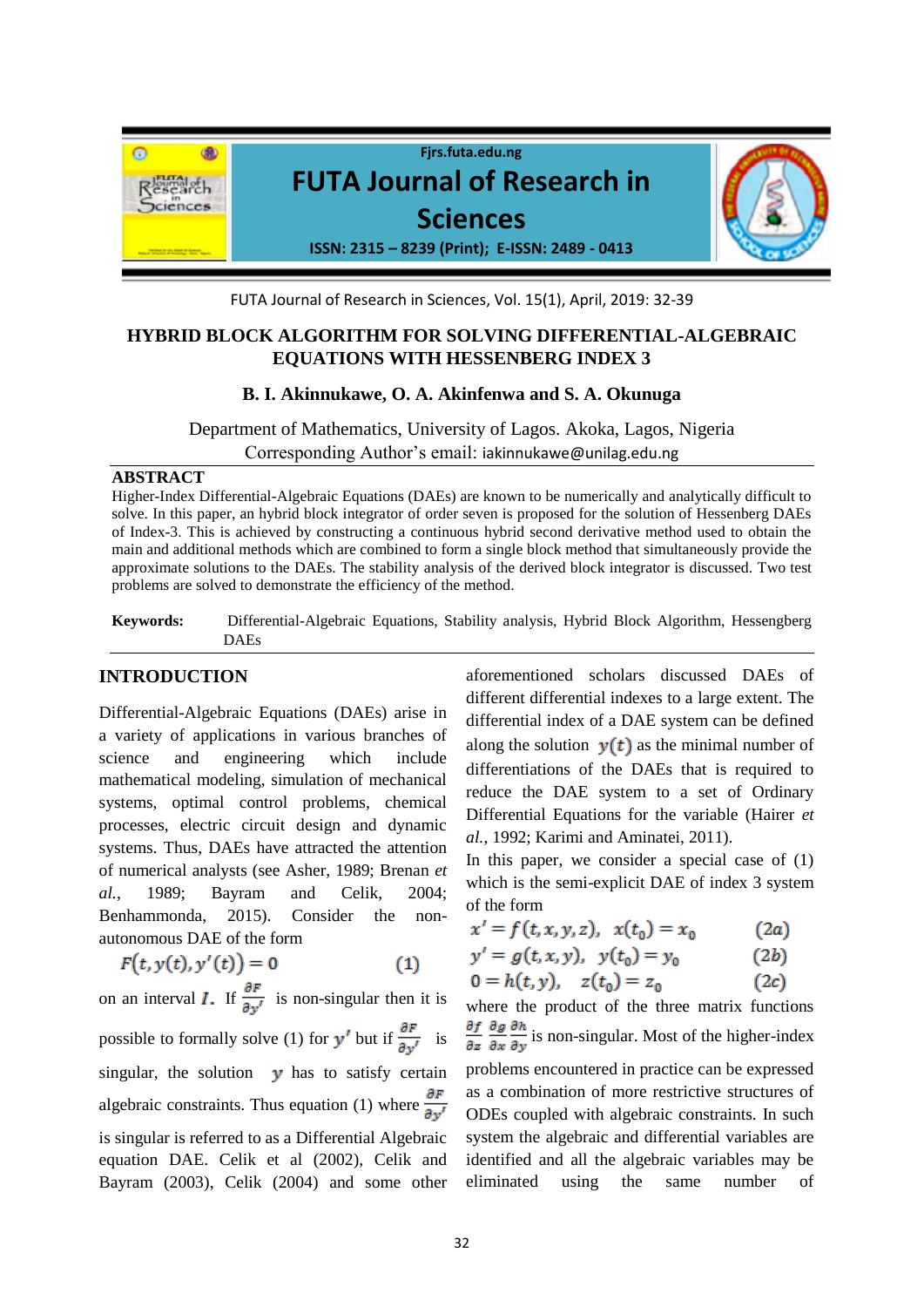differentiations. The principle of Index reduction is employed to reduce the DAEs to systems of ODEs with initial conditions.

Block methods, first introduced by Milne (1953), have the advantage of being a self-starting method and also have good stability properties. The method simultaneously produces approximation to the solution of Initial Value Problems at a block of points. In addition to having the properties of block method, Hybrid block methods also have the property of utilizing data at points other than the step points  $\{t_n | t_n = t_0 + nh\}$ . In literature, some numerical methods have been developed for the solution of DAEs such as Backward Differentiation Formula (see Asher, 1989; Brenan *et al.*, 1989; Gear and Petzold, 1984), Implicit Runge-Kutta methods (Brenan *et al.*, 1989), Multibody Solution Algorithms (Pappalardo and Guida, 2018), Newton-Broyden Techniques (Dhamacharoen, 2016), Pade and Chebysev approximation methods (Celik and Bayram, 2003), Pade approximation methods (Ren and Wang, 2017), Variational iterative method (Karka and Celik, 2012) and Block methods (Akinfenwa and Okunuga, 2014; Naghmeh *et al.*, 2012).

In this paper, an Hybrid Block Second Derivative Method (HBSDM) of order seven is developed for the numerical solution of resulting system of ODEs with initial conditions from Hessenberg DAE of Index 3 of the form (2) to yield accurate and efficient results.

#### **DEVELOPMENT OF THE METHOD**

Consider the first order IVPs of the form  $y' = f(t, y), y(t_0) = y_0, \quad t \in [t_0, t_N]$  $(3)$ where we assume that the function  $f$  is lipchitz continuous and the problem (3) possesses a unique solution. Let  $y_n$  be an approximation of the theoretical solution  $y(t)$  at  $t_n$ . We seek numerical approximation at the points  $t_{n+v} = t_n + vh$  and  $t_{n+1} = t_n + h$  where h is the step size, n is the grid index and  $v \in (0,1)$ . The approximation  $y_n$ is provided by a continuous approximation  $Y(t)$ which is of the form

$$
Y(t) = \sum_{j=0}^{7} l_j t^j
$$
 (4)

where  $l_i$  are unknown coefficients. The proposed class of method is thus constructed by imposing the following conditions

$$
y(t_{n+i}) = y_{n+i}, \quad i = 0, \frac{1}{3}, \frac{2}{3}
$$
 (5)

$$
y'(t_{n+i}) = f_{n+i}, \quad i = 0, \frac{1}{3}, \frac{1}{3}, 1 \qquad (5)
$$
  

$$
y''(t_{n+i}) = g_{n+i}, \quad i = 1 \qquad (5)
$$

Equation (5) leads to a system of eight equations which is solved simultaneously to obtain  $l_i$ . The Continuous Hybrid Second Derivative Formula (CHSDF) is constructed by substituting the values of  $\ell$ , into (4) which is simplified and expressed in the form

$$
Y(t) = \sum_{j=0}^{k} \alpha_j(t) y_{n+j} + h \sum_{j=0}^{k} \beta_j(t) f_{n+j} + h^2 \rho_k(t) g_{n+k}
$$
 (6)

 $\alpha_i(t), j = 0, \frac{1}{2}, \frac{2}{3}; \beta_i(t), j = 0, \frac{1}{2}, \frac{2}{3}, 1$ where

and  $\rho_1(t)$  are the continuous coefficients. The CHSDF (6) is then used to generate the main method at  $t_{n+1}$  while the second derivative of (6)

at 
$$
t_{n+\frac{1}{s}}
$$
 and  $t_{n+\frac{2}{s}}$  is used to generate the

additional methods. The developed main and additional methods given in (7(a, b and c)) are combined and implemented simultaneously as a single block method (HBSDM) for the solution of the Hessenberg DAE of Index 3.

$$
h^2 g_{n+\frac{1}{3}} = \frac{972}{97} y_n - \frac{4464}{97} y_{n+\frac{1}{3}} + 36 y_{n+\frac{2}{3}} + \frac{632}{873} h f_n - \frac{507}{97} h f_{n+\frac{1}{3}} - \frac{432}{97} h f_{n+\frac{2}{3}} + \frac{259}{873} h f_{n+\frac{2}{3}}
$$
  

$$
- \frac{25}{873} h^2 g_{n+1} \qquad (7a)
$$
  

$$
h^2 g_{n+\frac{2}{3}} = \frac{1107}{194} y_n + \frac{4248}{97} y_{n+\frac{1}{3}} - \frac{99}{2} y_{n+\frac{2}{3}} + \frac{403}{873} h f_n + \frac{750}{97} h f_{n+\frac{1}{3}} + \frac{918}{97} h f_{n+\frac{2}{3}}
$$
  

$$
+ \frac{650}{873} h f_{n+1} - \frac{56}{873} h^2 g_{n+1} \qquad (7b)
$$

 $(7b)$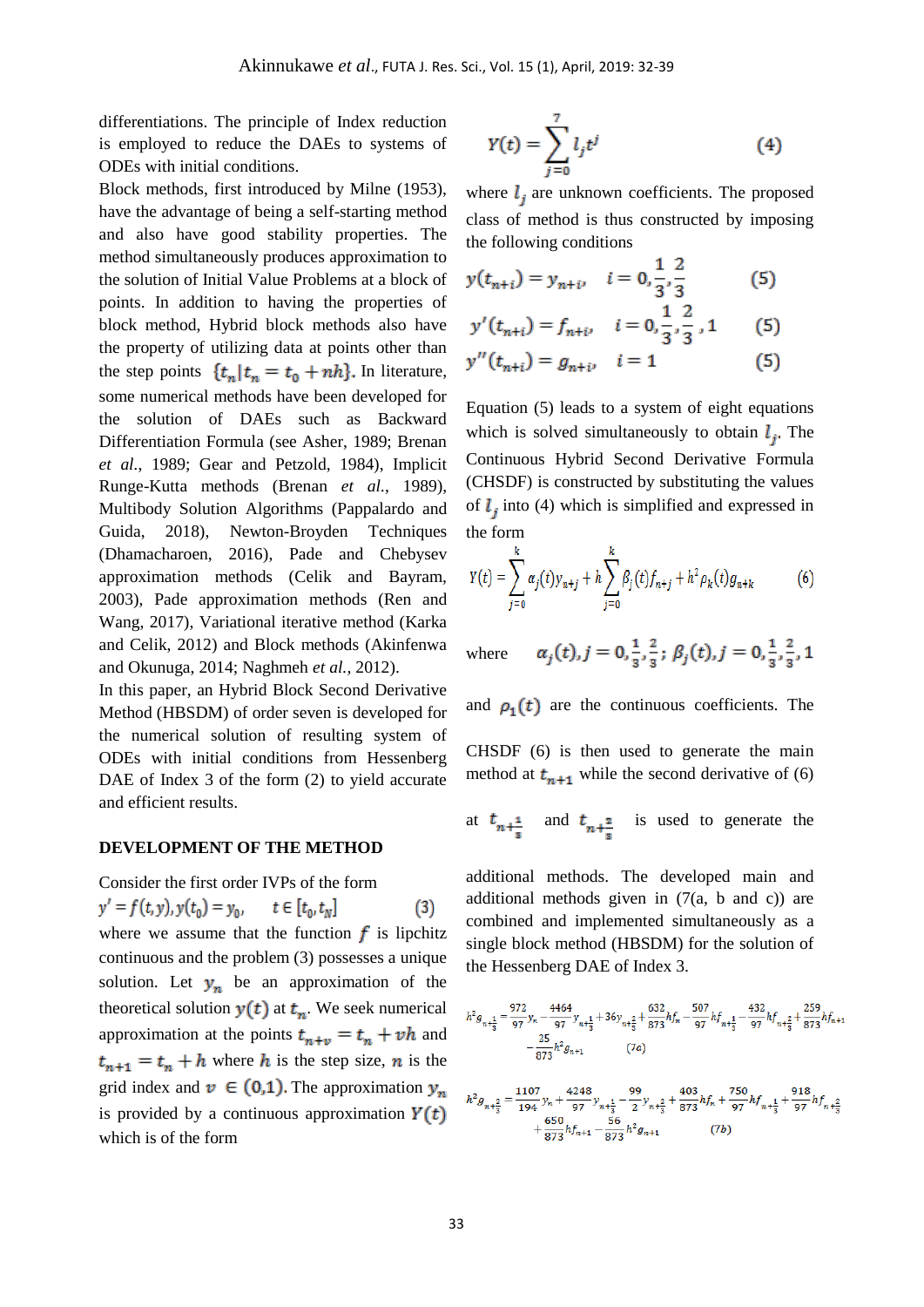$$
\begin{split} y_{n+1}=&\,\frac{16}{97}y_n+\frac{81}{97}y_{n+\frac{1}{3}}+\frac{4}{291}hf_n+\frac{18}{97}hf_{n+\frac{1}{3}}+\frac{36}{97}hf_{n+\frac{2}{3}}+\frac{44}{291}hf_{n+1}\\ &-\frac{2}{291}h^2g_{n+1}\qquad \qquad (7c) \end{split}
$$

In order to conveniently analyze and implement the derived method (7), we will express it in the block form given in (8)

$$
A^{(1)}Y_w = A^{(0)}Y_{w-1} + hB^{(1)}F_w + hB^{(0)}F_{w-1} + h^2C^{(1)}G_w
$$
 (8)

where 
$$
Y_w = \left(y_{n+\frac{1}{s}}, y_{n+\frac{2}{s}}, y_{n+1}\right)^\top
$$
  
\n
$$
Y_{w-1} = \left(y_{n-\frac{2}{s}}, y_{n-\frac{1}{s}}, y_n\right)^\top
$$
\n
$$
F_w = \left(f_{n+\frac{1}{3}}, f_{n+\frac{2}{3}}, f_{n+1}\right)^\top
$$
\n
$$
F_{w-1} = \left(f_{n-\frac{2}{3}}, f_{n-\frac{1}{3}}, f_n\right)^\top
$$
\n
$$
G_w = \left(g_{n+\frac{1}{3}}, g_{n+\frac{2}{3}}, g_{n+1}\right)^\top
$$

Matrices  $A^{(0)}, A^{(1)}, B^{(0)}, B^{(1)}, C^{(1)}$  are 3 by 3 matrices whose entries are given by the coefficients of equation (8). The matrices  $A^{(0)}, A^{(1)}, B^{(0)}, B^{(1)}, C^{(1)}$  are defined as follows

$$
A^{(1)} = \begin{pmatrix} \frac{4464}{97} & -36 & 0 \\ -\frac{4248}{97} & \frac{99}{2} & 0 \\ -\frac{81}{97} & 0 & 1 \end{pmatrix},
$$

$$
A^{(0)} = \begin{pmatrix} 0 & 0 & \frac{972}{97} \\ 0 & 0 & \frac{1107}{194} \\ 0 & 0 & \frac{16}{97} \end{pmatrix},
$$

$$
B^{(1)} = \begin{pmatrix} -\frac{507}{97} & -\frac{432}{97} & \frac{259}{873} \\ \frac{750}{97} & \frac{918}{97} & \frac{650}{873} \\ \frac{18}{97} & \frac{36}{97} & \frac{44}{291} \end{pmatrix},
$$

$$
B^{(0)} = \begin{pmatrix} 0 & 0 & \frac{632}{873} \\ 0 & 0 & \frac{403}{873} \\ 0 & 0 & \frac{4}{291} \end{pmatrix},
$$

$$
C^{(1)} = \begin{pmatrix} -1 & 0 & -\frac{25}{873} \\ 0 & -1 & -\frac{56}{873} \\ 0 & 0 & -\frac{2}{291} \end{pmatrix}
$$

## **ANALYSIS OF HBSDM**

In this section, we will discuss the local truncation error, order, zero-stability, consistency, and convergence of the HBSDM.

### **Local Truncation Error**

Following Fatunla (1991) and Lambert (1973; 1991), we define the local truncation error associated with (8) to be the linear difference operator

$$
L[y(t);h] = \sum_{j=0}^{k} \alpha_j y(t+jh) - h \sum_{j=0}^{k} \beta_j y'(t+jh) - h^2 \gamma_k y''(t+kh)
$$
 (9)

Assuming that  $y(t)$  is sufficiently differentiable, we can expand the terms in (9) as a Taylor series about the point  $t$  to obtain the expression

$$
L[y(t);h] = C_0 y(t) + C_1 hy'(t) + C_2 hy''(t) + \dots + C_p h^p y^{(p)}(t) + \dots
$$

where the constant coefficients  $C_p$ ,  $p = 0, 1, ...$  are given as follows:

$$
C_0 = \sum_{j=0}^{k} \alpha_j
$$

$$
C_1 = \sum_{j=0}^{k} (j\alpha_j - \beta_j)
$$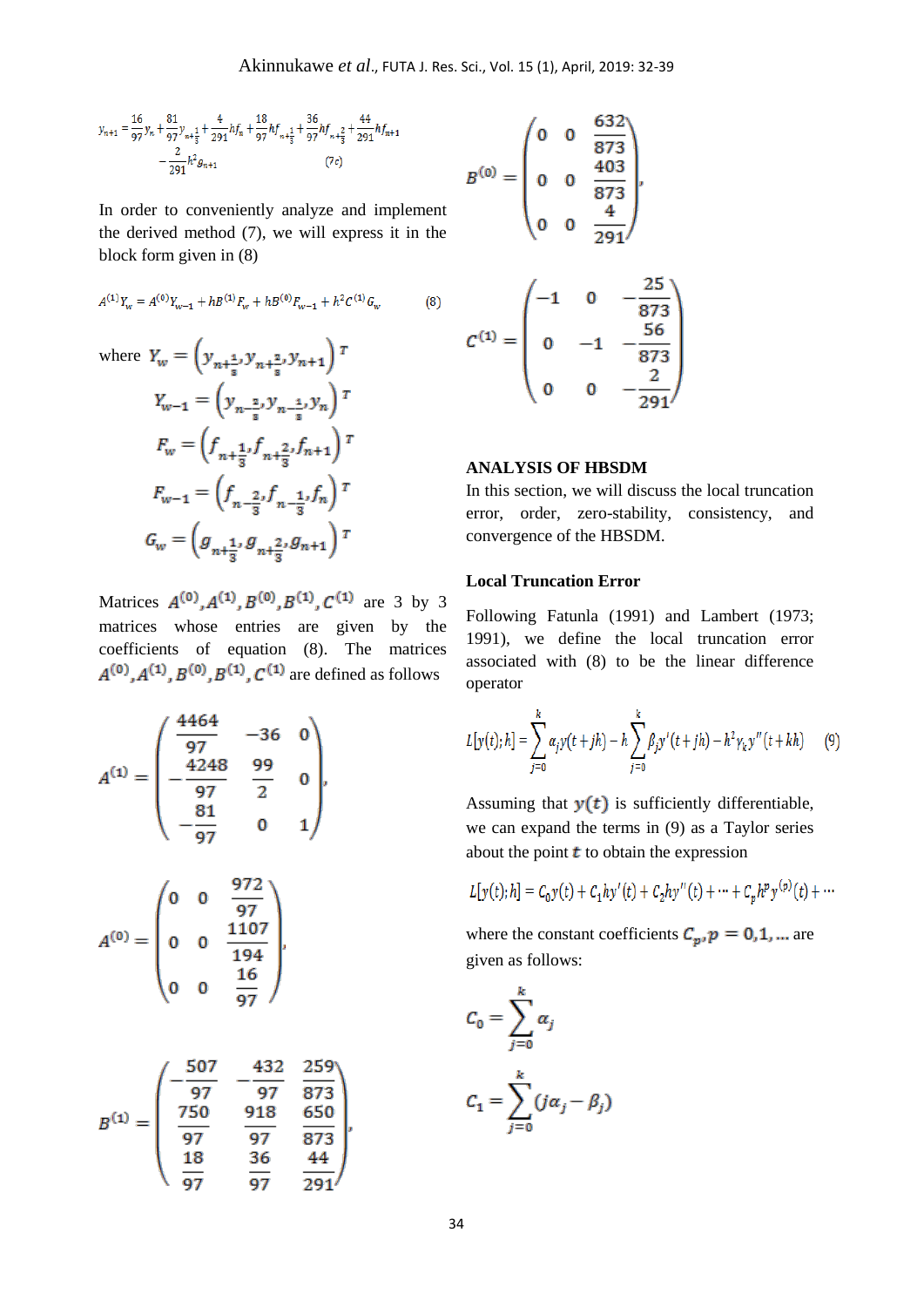$$
C_2 = \frac{1}{2!} \left[ \sum_{j=0}^{k} (j^2 \alpha_j - j \beta_j) - \gamma_k \right]
$$

 $C_p = \frac{1}{p!} \left[ \sum_{j=0}^{k} (j^2 \alpha_j - j \beta_j) - \gamma_k \right]$ 

ŧ

According to Lambert (1973), the method is of order p if  $C_0 = C_1 = \cdots = C_p = 0, C_{p+1} \neq 0$ . Therefore  $C_{p+1}$  is the error constant and  $C_{p+1}h^{p+1}y^{(p+1)}(t_n)$  is the principal local truncation error at the point  $t_n$ . Thus the local truncation error of the method of order  $\boldsymbol{p}$  is written as

$$
LTE = C_{p+1}h^{p+1}y^{(p+1)}(t_n) + O(h^{p+2})
$$

It is established from our calculation that the onestep Block Hybrid Method given in (8) have order  $p$  and error constant  $C_8$  given by the vector  $p = (7, 7, 7)^T$ and  $\mathcal{C}_8 = \begin{pmatrix} \frac{61}{178196760}, & \frac{17}{39599280}, & \frac{1}{59398920} \end{pmatrix}^T$ 

where T is transpose.

#### **Zero Stability**

The zero stability of the HBSDM (8) is determined as the limit  $h$  tends to zero and as  $h \rightarrow 0$ , the method tends to the difference system

$$
A^{(1)}Y_{w+1} = A^{(0)}Y_w
$$

which is normalized to obtain the first characteristic polynomial  $\rho(R)$  given by

$$
\rho(R) = \text{Determinant of}
$$
\n
$$
(RA^{(1)} - A^{(0)}) = -\frac{68040}{97}R^2(R - 1)
$$

The block method (10) is zero-stable for  $\rho(R) = 0$  and satisfies  $|R_i| \leq 1, j = 1, ..., k$ and those roots with  $|R_i| = 1$ , the multiplicity does not exceed 1.

#### **Consistency and Convergence**

The block method (8) is consistent since each of the hybrid methods has order  $p > 1$ . According to

Henrici (1962), convergence = consistency + zerostability. Hence the HBSDM is convergent.

### **Linear Stability**

Applying the HBSDM (8) to the test equations

$$
y' = \lambda y, \quad y'' = \lambda^2 y, \quad \lambda > 0
$$

yields

$$
Y_w = Q(z)Y_{w-1}, \ z = \lambda h
$$

where the amplification matrix  $\mathbf{Q}(z)$  is given by

$$
Q(z) = (A^{(1)} - zB^{(1)} - z^2C^{(1)})^{-1}(A^{(0)} + zB^{(0)})
$$

The matrix  $Q(z)$  has eigenvalues  $\{\tau_1, \tau_2, \tau_3\} = \{0, 0, \tau_3\}$  where the dominant eigenvalue  $\tau_3$  is the stability function which is a rational function with real coefficient given by

$$
R(z) = 701.443 + 491.043 z + 68.05 z2 + 6.09023 z3 + 0.41237 z4 + 0.0137457 z5
$$
  
701.443 - 405.641 z + 97.7503 z<sup>2</sup> - 17.2587 z<sup>3</sup> + 2.01934 z<sup>4</sup> - 0.151203 z<sup>5</sup> + 0.00687285 z<sup>6</sup>

The stability domain of the method  $\boldsymbol{S}$  is defined as  $S = \{z \in C : R(z) \leq 1\}$ . The proposed method HBSDM is  $L_0$ -stable since the stability region do not cover the entire left plane of the graph  $(A_0$ stability) and the limit of the stability function  $R(z)$  is zero as  $z \to \infty$ . The stability region for the HBSDM is given in Figure 1 showing the zeros and the poles of the stability function  $R(z)$ .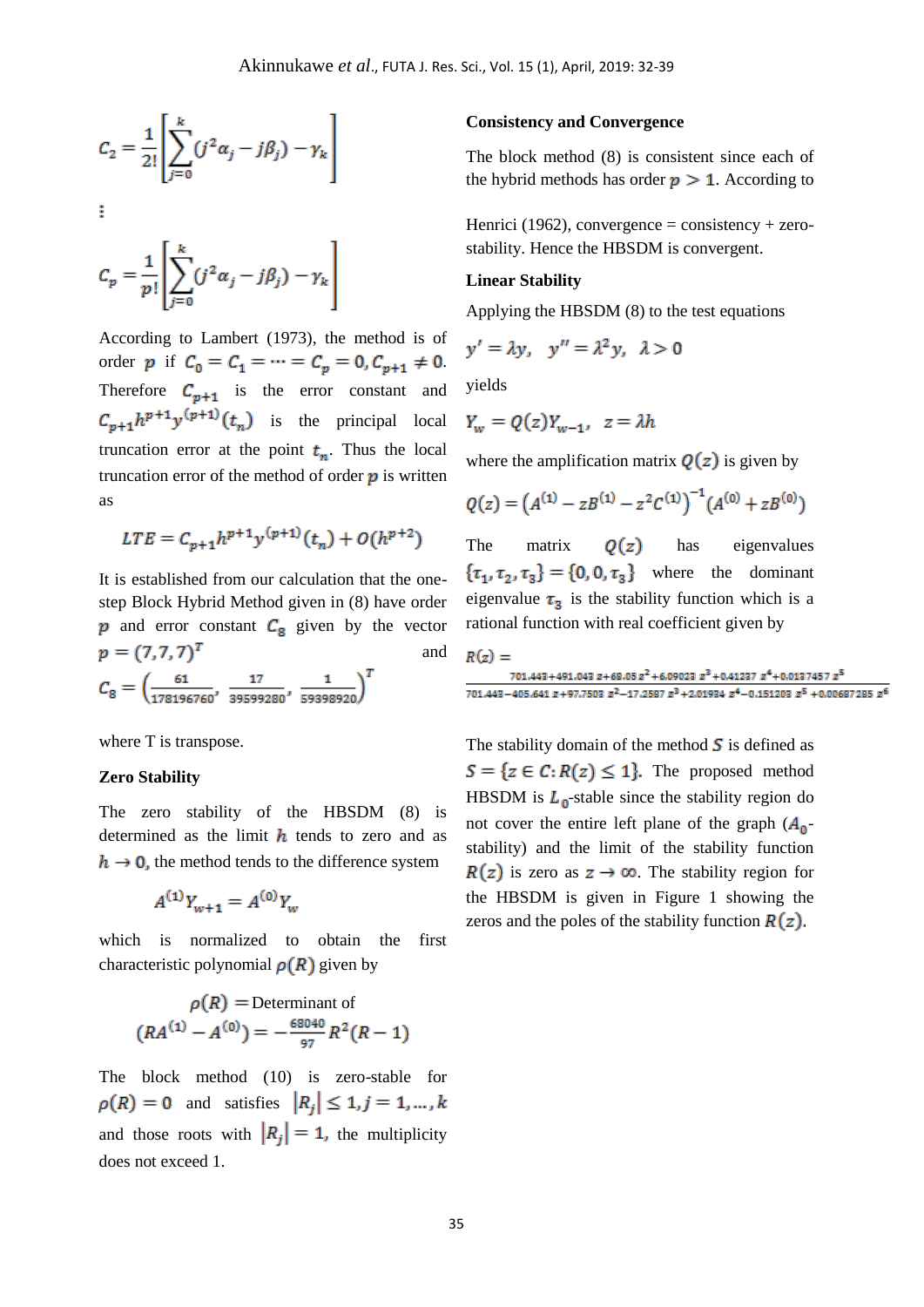

**Figure 1: Region of Absolute Stability (RAS) of the HBSDM** 

#### **NUMERICAL RESULTS**

In this section, two experiments are presented to demonstrate the capacity of the proposed method. The computations associated with the experiment discussed were carried out in Mathematica 9.0 on a PC.

**Experiment 4.1** Consider the following DAE of Index-3 problem also solved by Karka and Celik (2012) and Akinfenwa (2014)

$$
y'_1 + y_1 + y_2 + ty_3 - 2t = 0
$$
  

$$
y'_2 + e^t y_1 + (t+1)y_2 - t^2 - t - 2 = 0
$$
  

$$
t^2 y_2 - t^3 = 0
$$

with initial conditions

$$
y_1(0) = y_3(0) = 1, \quad y_2(0) = 0
$$

whose exact solution is given as

$$
y_1(t) = e^{-t}
$$
,  $y_2(t) = t$ ,  $y_3(t) = 1$ 

where  $y_1$  and  $y_2$  represent the differential variables and  $y_3$  is the algebraic variable. The DAEs system above is of Index 3 since three times of differentiation of the algebraic part of the DAE will lead to a system of ODEs and they are

$$
y'_1 = -y_1 - y_2 - ty_3 + 2t
$$
  
\n
$$
y'_2 = -e^t y_1 - (t+1)y_2 + t^2 + t + 2
$$
  
\n
$$
y'_3 = 0
$$

The numerical results of experiment 1 are tabulated for  $h = 0.1$  in Table 1 and compared with the results of Akinfenwa (2014) of order 7 and Karka and Celik (2012).

**Experiment 4.2** Consider the following DAE of Index-3 problem also solved by Karka and Celik (2012) and Akinfenwa (2014)

$$
y'_2 + y_1 - 1 = 0
$$
  

$$
ty'_2 + y'_3 + 2y_2 - 2t = 0
$$
  

$$
ty_2 = y_3 - e^t
$$

with initial conditions

$$
y_1(0) = 0,
$$
  $y_2(0) = -1,$   $y_3(0) = 1$ 

whose exact solution is given as

$$
y_1(t) = e^t - 1
$$
,  $y_2(t) = 2t - e^t$ ,  $y_3(t) = (1+t)e^t - 2t^2$ 

After three times of differentiation of the given DAE, we have the following system of ODEs

$$
y'_1 = e^t
$$
  
\n
$$
y'_2 = 2 - e^t
$$
  
\n
$$
y'_3 = ty_1 - 2y_2 + t
$$

Which confirms that the DAE is of Index 3. Tables  $2 - 4$  shows the comparison of different methods for  $y_1^*(t)$ ,  $y_2^*(t)$  and  $y_3^*(t)$ respectively.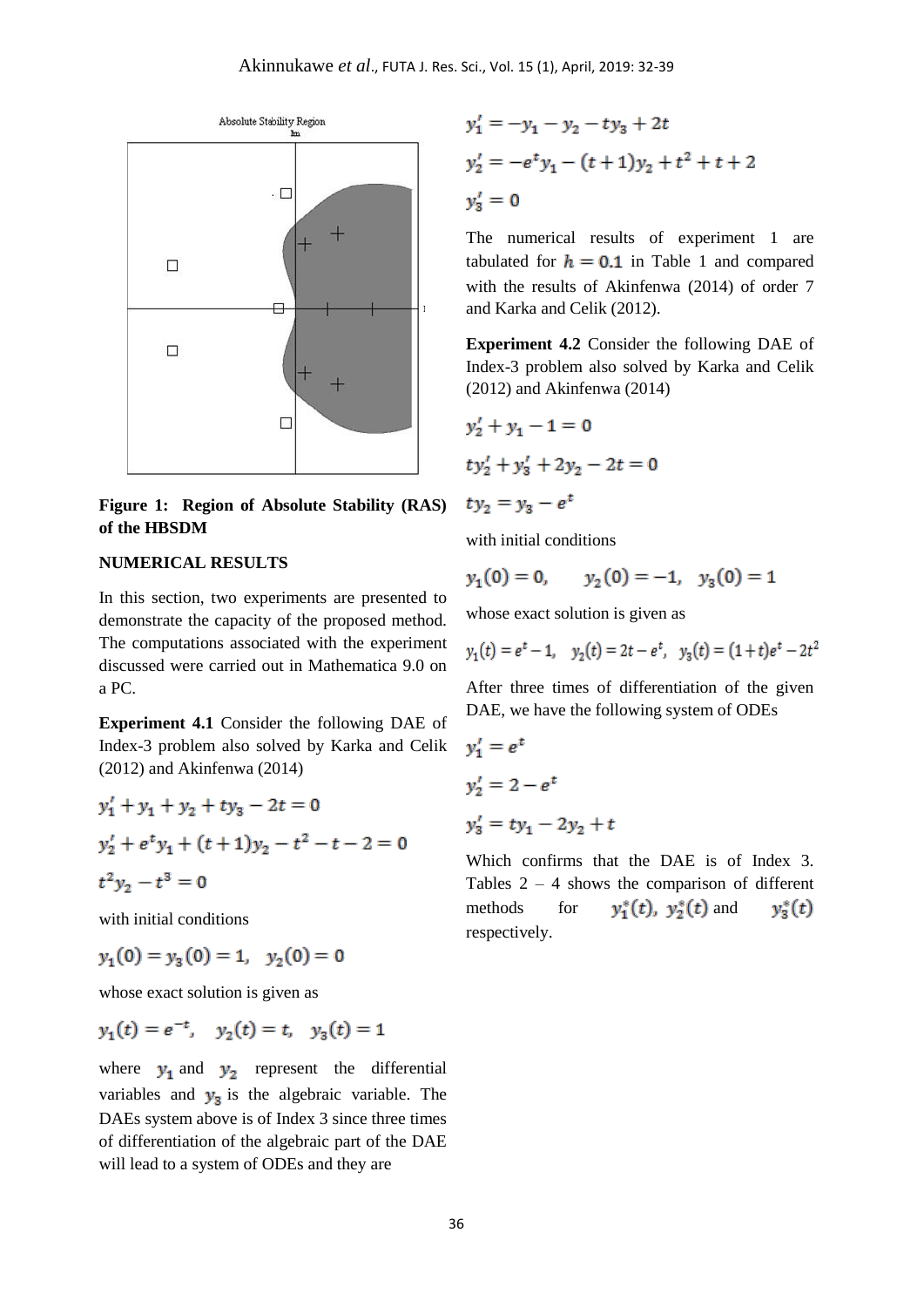| $\mathbf{t}$     | Error in Karka         | Error in BSDF $(2014)$          | Error in HBSDM         |
|------------------|------------------------|---------------------------------|------------------------|
|                  | (2012)                 |                                 |                        |
| $\boldsymbol{0}$ | o                      | 0                               | 0                      |
| 0.1              | $1.00 \times 10^{-10}$ | $6.70 \times 10^{-11}$          | 3.33 $\times 10^{-16}$ |
| 0.2              | $1.00 \times 10^{-10}$ | $4.50 \times 10^{-11}$          | $8.88 \times 10^{-16}$ |
| 0.3              | $1.00 \times 10^{-10}$ | $5.10 \times 10^{-11}$          | $7.77 \times 10^{-16}$ |
| 0.4              | $1.00 \times 10^{-10}$ | $4.03 \times 10^{-11}$          | $9.99 \times 10^{-16}$ |
| 0.5              | $2.00 \times 10^{-10}$ | $4.50 \times 10^{-11}$          | $1.11 \times 10^{-15}$ |
| 0.6              | $1.60 \times 10^{-9}$  | 8.30 $\times 10^{-11}$          | $1.44 \times 10^{-15}$ |
| 0.7              | $7.20 \times 10^{-9}$  | 6.92 $\times$ 10 <sup>-11</sup> | $1.67 \times 10^{-15}$ |
| 0.8              | $2.76 \times 10^{-8}$  | $7.17 \times 10^{-11}$          | $1.94 \times 10^{-15}$ |
| 0.9              | $8.87 \times 10^{-8}$  | 6.60 $\times$ 10 <sup>-11</sup> | $1.61 \times 10^{-15}$ |
| 1.0              | $2.52 \times 10^{-7}$  | 6.88 $\times$ 10 <sup>-11</sup> | $1.72 \times 10^{-15}$ |
|                  |                        |                                 |                        |

Table 1: Comparison of methods for  $y_1^*(t)$  in experiment 4.1

Exact solution of  $y_2(t)$  = Numerical solution  $y_2^*(t)$  =

Exact solution of  $y_2(t)$  = Numerical solution  $y_3^*(t)$  =

| Table 2: Comparison of methods for $y_1^*(t)$ in experiment 4.2 |  |  |  |  |
|-----------------------------------------------------------------|--|--|--|--|
|-----------------------------------------------------------------|--|--|--|--|

| t              | Error in Karka         | Error in BSDF $(2014)$ | Error in HBSDM                  |
|----------------|------------------------|------------------------|---------------------------------|
|                | (2012)                 |                        |                                 |
| $\overline{0}$ | o                      | 0                      | 0                               |
| 0.1            | $1.00 \times 10^{-10}$ | $1.20 \times 10^{-10}$ | $7.77 \times 10^{-16}$          |
| 0.2            | $2.00 \times 10^{-10}$ | $9.10 \times 10^{-11}$ | $1.55 \times 10^{-15}$          |
| 0.3            | $4.00 \times 10^{-10}$ | $1.06 \times 10^{-10}$ | $2.66 \times 10^{-15}$          |
| 0.4            | $3.00 \times 10^{-10}$ | $9.40 \times 10^{-11}$ | $3.66 \times 10^{-15}$          |
| 0.5            | $5.00 \times 10^{-10}$ | $1.05 \times 10^{-10}$ | $4.44 \times 10^{-15}$          |
| 0.6            | $1.30 \times 10^{-9}$  | $3.04 \times 10^{-10}$ | 5.33 $\times$ 10 <sup>-15</sup> |
| 0.7            | $8.00 \times 10^{-9}$  | $2.55 \times 10^{-10}$ | $6.66 \times 10^{-15}$          |
| 0.8            | $3.10 \times 10^{-8}$  | $2.80 \times 10^{-10}$ | 7.55 $\times$ 10 <sup>-15</sup> |
| 0.9            | $1.05 \times 10^{-7}$  | $2.59 \times 10^{-10}$ | $8.88 \times 10^{-15}$          |
| 1.0            | $3.01 \times 10^{-7}$  | $2.79 \times 10^{-10}$ | $1.04 \times 10^{-14}$          |

 **Table 3: Comparison of methods for**  $y_2^*(t)$  **in experiment 4.2** 

|     | (2012)                 | Error in Karka   Error in BSDF $(2014)$ | Error in HBSDM                  |
|-----|------------------------|-----------------------------------------|---------------------------------|
|     |                        | 0                                       | C                               |
| 0.1 | $1.00 \times 10^{-10}$ | $1.20 \times 10^{-10}$                  | 6.66 $\times$ 10 <sup>-16</sup> |
| 0.2 | $2.00 \times 10^{-10}$ | $9.10 \times 10^{-11}$                  | $9.99 \times 10^{-16}$          |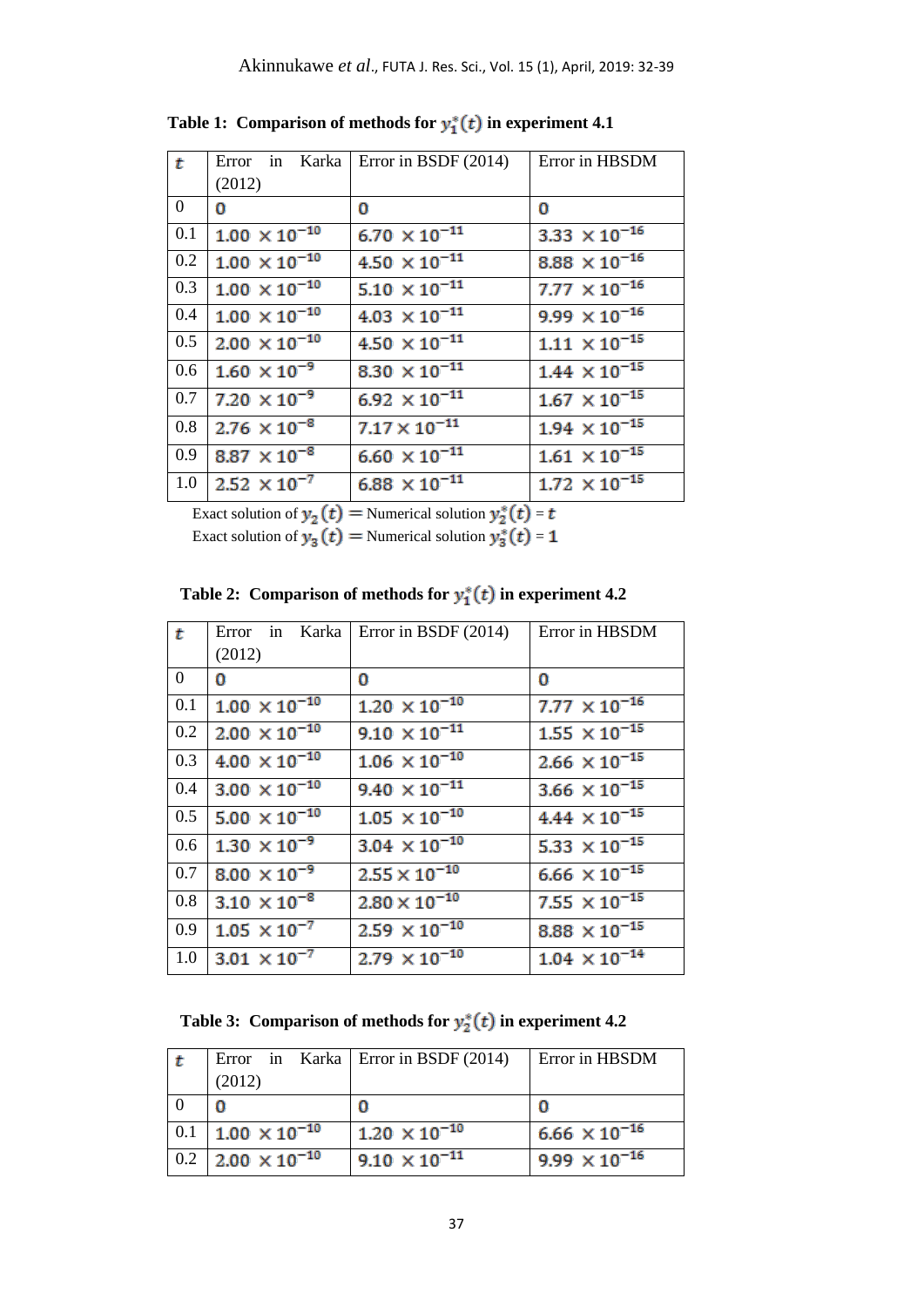|     | 0.3 4.00 $\times$ 10 <sup>-10</sup>   | $1.06 \times 10^{-10}$ | $1.78 \times 10^{-15}$ |
|-----|---------------------------------------|------------------------|------------------------|
|     | $0.4$ 3.00 $\times$ 10 <sup>-10</sup> | $9.40 \times 10^{-11}$ | $2.22 \times 10^{-15}$ |
|     | $0.5$ 5.00 $\times$ 10 <sup>-10</sup> | $1.05 \times 10^{-10}$ | $2.66 \times 10^{-15}$ |
|     | $0.6$ 1.30 $\times 10^{-9}$           | $3.04 \times 10^{-10}$ | $3.55 \times 10^{-15}$ |
|     | $0.7$ 7.80 $\times 10^{-9}$           | $2.55 \times 10^{-10}$ | $4.88 \times 10^{-15}$ |
|     | $0.8$ 3.13 $\times 10^{-8}$           | $2.80 \times 10^{-10}$ | $5.77 \times 10^{-15}$ |
| 0.9 | $1.04 \times 10^{-7}$                 | $2.59 \times 10^{-10}$ | $7.10 \times 10^{-15}$ |
| 1.0 | $3.02 \times 10^{-7}$                 | $2.79 \times 10^{-10}$ | $8.66 \times 10^{-15}$ |

**Table 4:** Comparison of methods for  $y_3^*(t)$  in experiment 4.2

| $\mathbf{t}$   | Error in Karka        | Error in BSDF (2014)   | Error in HBSDM                  |
|----------------|-----------------------|------------------------|---------------------------------|
|                | (2012)                |                        |                                 |
| $\overline{0}$ | 0                     | 0                      | $\Omega$                        |
| 0.1            | 0.00                  | $1.14 \times 10^{-10}$ | 5.55 $\times$ 10 <sup>-15</sup> |
| 0.2            | $1.00 \times 10^{-9}$ | 8.87 $\times 10^{-10}$ | $1.13 \times 10^{-14}$          |
| 0.3            | $1.00 \times 10^{-9}$ | $1.05 \times 10^{-10}$ | $1.87 \times 10^{-14}$          |
| 0.4            | $1.00 \times 10^{-9}$ | $9.54 \times 10^{-10}$ | $2.64 \times 10^{-14}$          |
| 0.5            | $3.00 \times 10^{-9}$ | $1.08 \times 10^{-9}$  | $3.51 \times 10^{-14}$          |
| 0.6            | $1.90 \times 10^{-8}$ | $3.10 \times 10^{-9}$  | $4.49 \times 10^{-14}$          |
| 0.7            | $9.10 \times 10^{-8}$ | $2.69 \times 10^{-9}$  | $5.68 \times 10^{-14}$          |
| 0.8            | $3.53 \times 10^{-7}$ | $3.01 \times 10^{-9}$  | 6.97 $\times 10^{-14}$          |
| 0.9            | $1.16 \times 10^{-6}$ | $2.88 \times 10^{-9}$  | $8.48 \times 10^{-14}$          |
| 1.0            | $3.31 \times 10^{-6}$ | $3.15 \times 10^{-9}$  | $1.01 \times 10^{-13}$          |

The numerical results of experiments 4.1 and 4.2 show that the Hybrid Block Second Derivative Method (HBSDM) works excellently for solving DAEs of Index 3. It performed better than the BSDF method of Akinfenwa (2014) and Karka and Celik (2012).

### **CONCLUSION**

In this paper, an Hybrid Block Second Derivative Method (HBSDM) of order seven has been proposed to solve Differential Algebraic Equations with Hessenberg Index 3. The proposed algorithm is based on interpolation and collocation techniques. The method has successfully handled the two examples treated with the help of index reduction principles to

convert the DAEs to system of IVPs. Details of the numerical results are displayed in Tables 1- 4. The results reveal that the method is appropriate for the numerical solution of this class of problems being considered.

## **REFERENCES**

# **Akinfenwa O. A. and Okunuga S. A.** (2014).

- Block Method for the Numerical Solution of Differential-Algebraic Equations with Hesenberg index-3, International Journal of Pure and Applied Mathematics, Vol. 93(2), 201-215.
- **Ascher, U. M.** (1989). On Symmetric Schemes and Differential- Algebraic Equations, SIAM Journal on Scientific Computing, Vol. 10(5) 937 - 949.